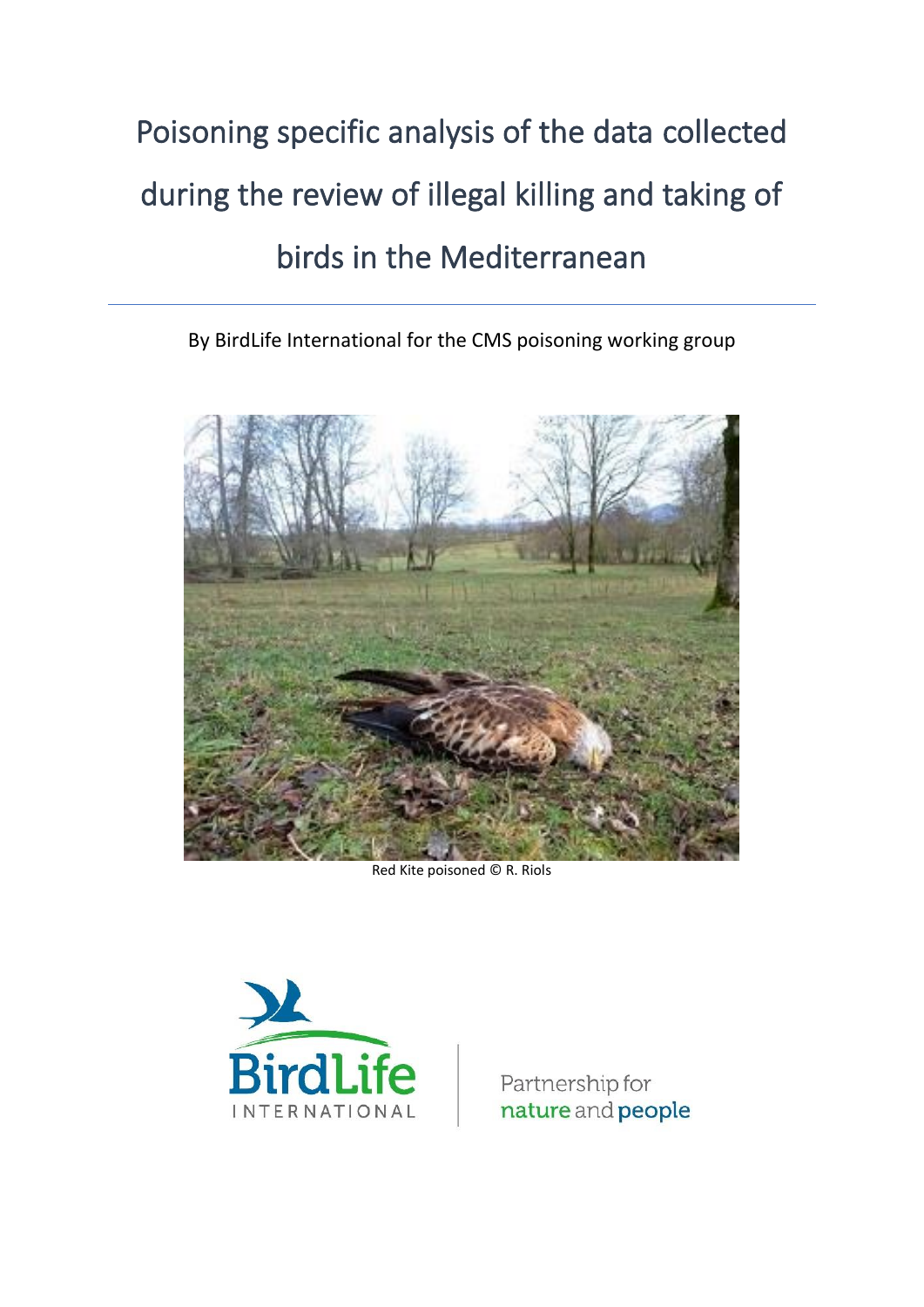## Executive Summary

In order to provide available information to the CMS Preventing Poisoning Working Group, data collected during the 2014/2015 BirdLife review of illegal killing and taking of birds in the Mediterranean was re-analysed to look at illegal poisoning in particular.

Compared to illegal shooting and illegal trapping, illegal poisoning was of relatively minor importance in the Mediterranean. It was however mentioned for 19 out of the 26 countries assessed. In each of France, Serbia, Syria and Spain, more than 15 species were reported be killed by illegal poisoning (with a maximum of 20 species in Spain). It was also reported as the most important illegal method ofo killing birds for six raptor species: Bearded Vulture (NT), Egyptian Vulture (EN), Griffon Vulture (LC), Cinereous Vulture (NT), Spanish Imperial (VU) and Red Kite (NT). Raptors were indeed reported to be more affected by illegal poisoning than waterbirds and passerines (61% of species affected by illegal poisoning were raptors) and the main reason reported for illegal killing of birds by illegal poisoning was for predator control.

BirdLife International is currently leading a Review of illegal killing and taking of birds in the rest of Europe, the Arabian Peninsula, Iraq and Iran. Results of the regional overview of illegal killing and taking of birds for Europe and Middle East should be available from summer/autumn 2017.

## Contents

| 2.2. Number of birds estimated to be illegally poisoned in the Mediterranean  5 |  |
|---------------------------------------------------------------------------------|--|
|                                                                                 |  |
|                                                                                 |  |
|                                                                                 |  |
|                                                                                 |  |
|                                                                                 |  |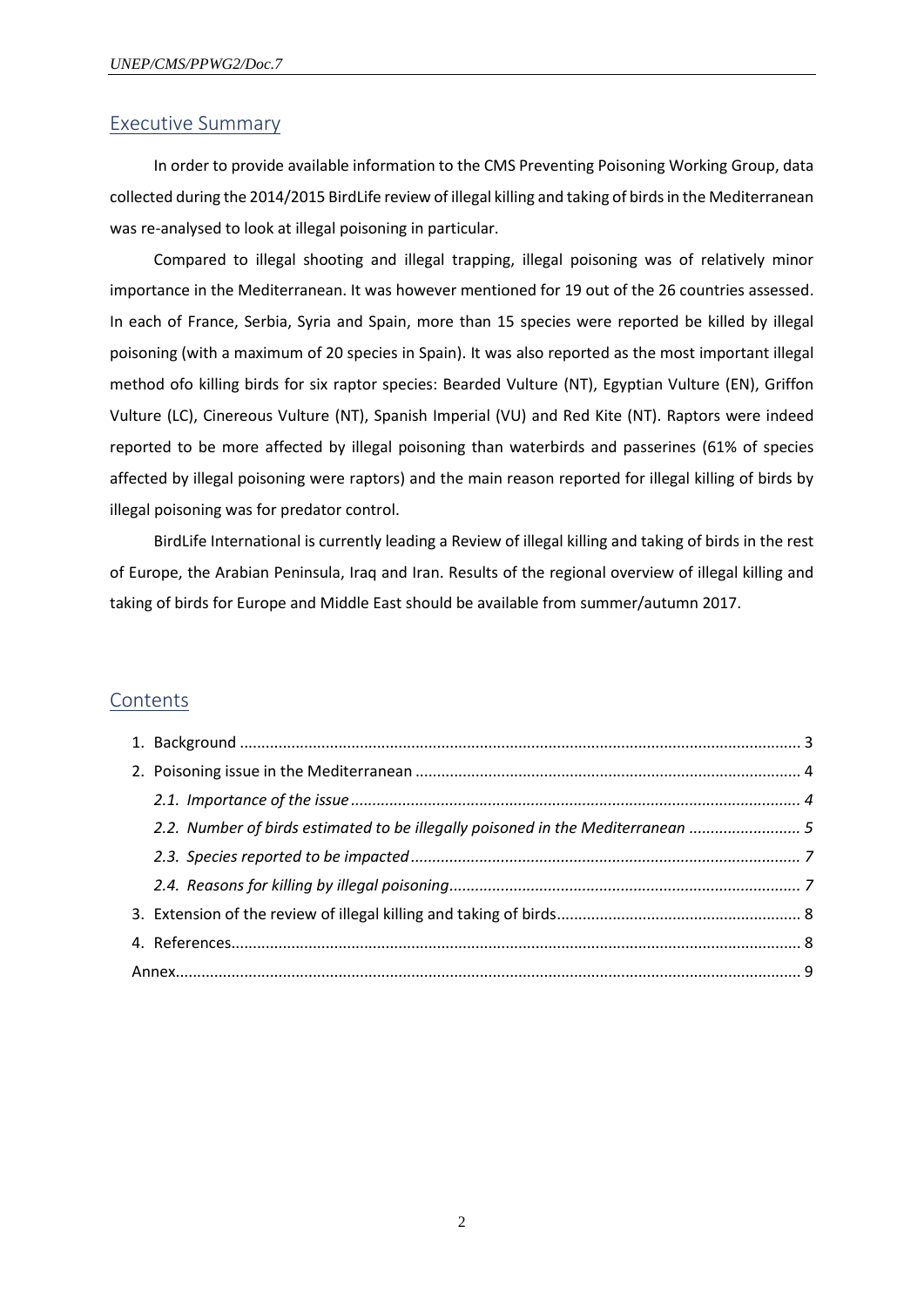## <span id="page-2-0"></span>1. Background

**In 2014-2015, BirdLife International led a 1.5-year project to review various aspects of illegal killing and taking of birds in the Mediterranean**. This review was the first pan-Mediterranean analysis providing detailed quantitative estimates of the numbers of individual birds for each species that are likely to be killed/taken illegally in the region each year, and the reasons for killing/taking and types of illegal activities involved in 26 countries/territories (Figure 1). The assessment also identified the species of greatest concern, and the highest priority locations at which urgent remedial action is required to tackle this issue. Please see scientific paper (Brochet *et al.* 2016), layman's report [\(The](http://www.cms.int/sites/default/files/document/unep_cms_mikt1_inf-5.1a_the-killing.pdf)  [Killing\)](http://www.cms.int/sites/default/files/document/unep_cms_mikt1_inf-5.1a_the-killing.pdf) and full report (BirdLife International 20[1](http://www.cms.int/en/meeting/1st-meeting-intergovernmental-task-force-illegal-killing-taking-and-trade-migratory-birds)5), all used as information documents at the  $1<sup>st</sup>$ [Meeting of the Intergovernmental Task Force on Illegal Killing, Taking and Trade of Migratory Birds in](http://www.cms.int/en/meeting/1st-meeting-intergovernmental-task-force-illegal-killing-taking-and-trade-migratory-birds)  [the Mediterranean](http://www.cms.int/en/meeting/1st-meeting-intergovernmental-task-force-illegal-killing-taking-and-trade-migratory-birds) in Cairo in July 2016.



*Figure 1. Map of the Mediterranean region with the 26 assessed countries/territories (in white).*

**The aim of this review was to better understand which species might be most affected, why and how, which countries are the most seriously affected by the issue of illegal killing and taking of birds and where are the worst locations for the illegal killing and taking of birds**. For this assessment, illegal killing and taking of birds was defined as any form of deliberate action that results in the death or removal from the wild of an individual bird (regardless of whether it was the target of this action or not) that is prohibited under national legislation. Examples of illegal killing/taking include hunting of 'game' species during the closed season, use of prohibited methods (e.g. mist-nets, lime-sticks, poisons) or activities (e.g. egg collecting), killing protected species, and/or inside protected areas in which such activities are forbidden. BirdLife International asked national experts to provide quantitative information compiled in a specific template, based on their own data, experience and/or knowledge, as well as any available, relevant information (data from publications, grey literature,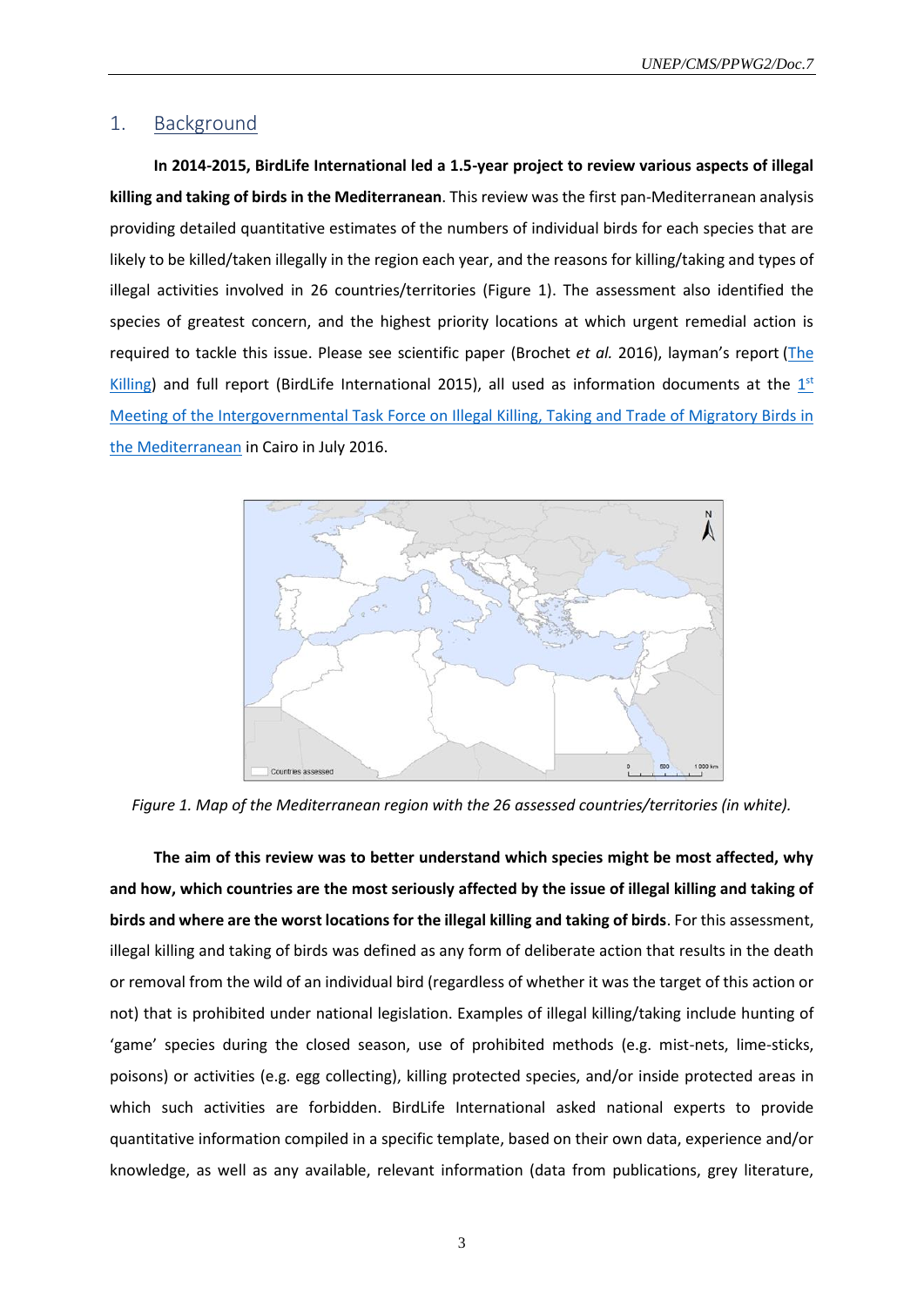police reports, consultation of individuals and organisations who may have relevant information, such as government departments, hunting associations, animal recovery centres, etc.) for each of species regularly present in their country.

**For each bird species reported to be known or likely to be affected by illegal killing/taking, national experts provide a minimum and maximum approximate estimate of the total number of individuals killed/taken illegally per year in the country, all potential primary and secondary reason(s) for illegal killing/taking** ("predator control", "sport", "food", "taxidermy", "cagebird" or "other") **and all potential primary and secondary types of illegal activities affecting the species** ("protected species", "within a protected area", "outside legal open season", "illegal method" or "other"). "Illegal method" was related to the use of illegal means with the specifications: "poisoning" (poisons/poisoned baits targeted directly at birds, individuals accidentally killed as for example as result of secondary poisoning targeting e.g. fox and rodents was recorded under 'other'), "trapping" (e.g. traps, nets, snares, lime-sticks) and "shooting" (e.g. using illegal means such as silencers, and automatic or semi-automatic guns).

**In order to provide the CMS poisoning working group with the information available on illegal poisoning** from the Mediterranean review, BirdLife have re-analysed the data to look at poisoning in particular. As the aim of this review was to assess illegal killing and taking more generally, **please note that results<sup>1</sup> presented here cover illegal poisoning alongside other illegal methods.**

### <span id="page-3-1"></span><span id="page-3-0"></span>2. Poisoning issue in the Mediterranean

#### 2.1. Importance of the issue

1

In order to understand the importance of each potential type of illegality in each country, for all species likely to be significantly<sup>2</sup> impacted by illegal killing in each country, an "index of importance" was calculated by dividing the mean estimated number of birds illegally killed/taken per species per country and per type mentioned by the mean total estimated number of birds killed/taken in the country, multiplied this ratio by 1 if the type was scored as primary for that species in that country, or by 0.5 if it was scored as secondary, and defined the sum of these values for each type across all species

<sup>1</sup> Estimated numbers of individual birds illegally killed/taken presented in the results (section 2) are rounded appropriately to avoid spurious precision.

<sup>&</sup>lt;sup>2</sup> 'Insignificant' was defined to be when the maximum estimate of the number of birds illegally killed was  $\leq 100$ individuals/year for a passerine species or ≤ 50 individuals/year for a non-passerine species that was listed as 'Least Concern' on the global 2014 IUCN Red List. For globally 'Critically Endangered', 'Endangered', 'Vulnerable' and 'Near Threatened' species, any number of illegally killed birds was regarded as significant (for more details, please see Brochet *et al.* 2016).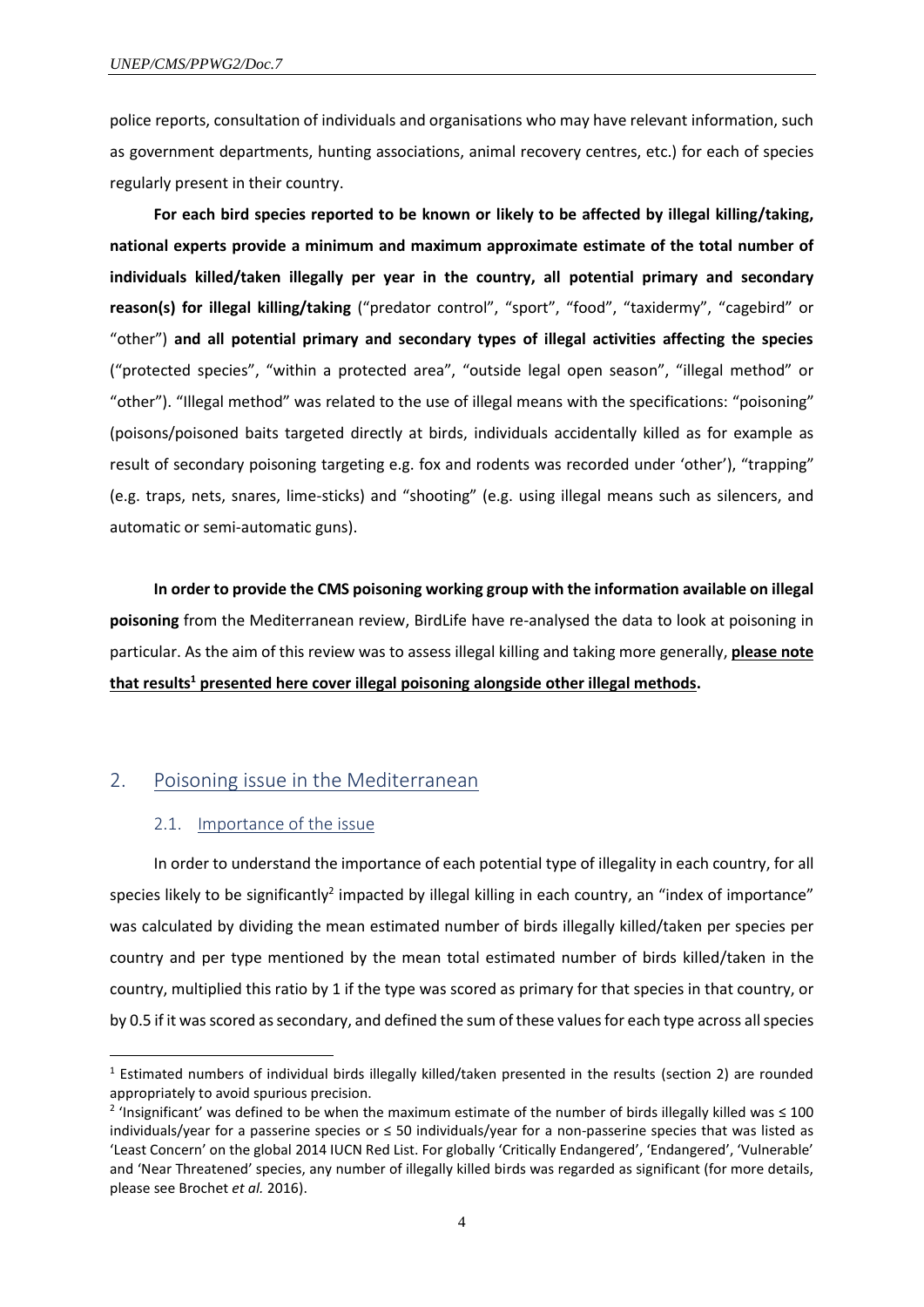in the country as the "index of importance" for the type in the country. The calculations can be summarised as following:

No. ind killed  
\nper species and  
\n
$$
Index = \sum \frac{\text{per country}}{\text{No. ind killed}} * 1 \text{ if primary type}
$$
  
\nper country  
\nper country  
\nper country

For the Mediterranean region<sup>3</sup>, across all species illegal poisoning does not appear to be the most important method of illegal killing/taking in any country in terms of the number of illegally killed/taken individuals it accounts for (Figure 2). However, it disproportionately affects raptor species, many of which are long-lived and have low reproductive rates and a number of which are globally threatened or Near Threatened (see 2.2, 2.3, 2.4). Therefore, the conservation impact of poisoning is likely to be considerably higher than the numbers alone would indicate.



*Figure 2. Index of importance of the potential types of illegality for killing/taking birds in the Mediterranean region. Solid bars indicate the primary type, open bars indicate secondary type.*

#### <span id="page-4-0"></span>2.2. Number of birds estimated to be illegally poisoned in the Mediterranean

Illegal poisoning was mentioned for 19 out of the 26 countries assessed (Figure 3), with a maximum of 20 species affected in Spain (Table 1). Illegal poisoning was the most important illegal method for killing birds for six species: Bearded Vulture, Egyptian Vulture, Griffon Vulture, Cinereous Vulture, Spanish Imperial and Red Kite (Annex 1), of which 5 are globally threatened or Near Threatened.

1

<sup>&</sup>lt;sup>3</sup> Similar graph at the national level are available in the annexes of the project report (BirdLife International 2015).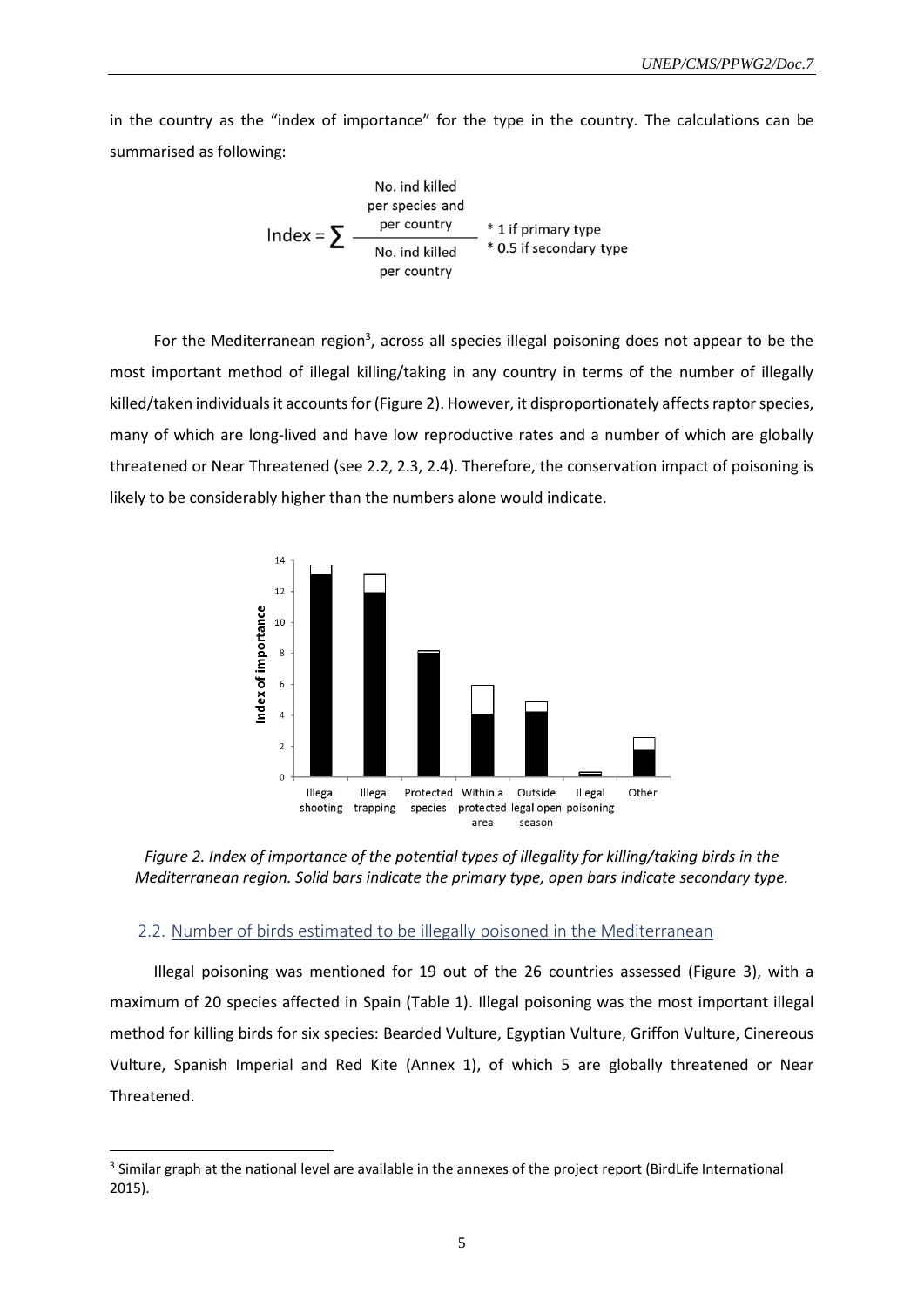

*Figure 3. Number of species affected by illegal poisoning per country/territory.*

*Table 1. Estimated numbers of individual illegal poisoned per year in assessed country/territory mentioning this issue (NB/ For any given species in a country, from the data collected we have an estimate for the total illegally killed but usually there are several different methods mentioned for a single species and we are unable to apportion the total among the different methods).*

| Country                       | No. species<br>affected by illegal<br>poisoning (no. NT<br>and globally<br>threatened<br>species only) | Min - Max estimated no.<br>individual birds illegally<br>killed/taken per year by any<br>method for species where<br>illegal poisoning <sup>a</sup> was one of<br>the methods mentioned | <b>Main reason</b><br>for<br>killing/taking<br>(highest index<br>of<br>importance) <sup>b</sup> | <b>Main illegal</b><br>method<br>(highest index<br>of importance) <sup>b</sup> |
|-------------------------------|--------------------------------------------------------------------------------------------------------|-----------------------------------------------------------------------------------------------------------------------------------------------------------------------------------------|-------------------------------------------------------------------------------------------------|--------------------------------------------------------------------------------|
| <b>Albania</b>                | 8(1)                                                                                                   | $1 - 200$                                                                                                                                                                               | Sport                                                                                           | Illegal shooting                                                               |
| <b>Bosnia and Herzegovina</b> | 7(1)                                                                                                   | $1 - 2,000$                                                                                                                                                                             | Food                                                                                            | Illegal shooting                                                               |
| Croatia                       | 9(1)                                                                                                   | $1 - 7,100$                                                                                                                                                                             | Food                                                                                            | Illegal shooting                                                               |
| <b>Cyprus</b>                 | 1(0)                                                                                                   | $1 - 200$                                                                                                                                                                               | Food                                                                                            | Illegal trapping                                                               |
| <b>France</b>                 | 17(5)                                                                                                  | $1 - 3,800$                                                                                                                                                                             | Food                                                                                            | Illegal trapping                                                               |
| Greece                        | 9(2)                                                                                                   | $1 - 151,000$                                                                                                                                                                           | Cagebird                                                                                        | Illegal trapping                                                               |
| Italy                         | 5(3)                                                                                                   | $1 - 300$                                                                                                                                                                               | Sport                                                                                           | Illegal shooting                                                               |
| Jordan                        | 2(0)                                                                                                   | $1 - 200$                                                                                                                                                                               | Food                                                                                            | Illegal shooting                                                               |
| Lebanon                       | 5(2)                                                                                                   | $1 - 10,600$                                                                                                                                                                            | Sport                                                                                           | Illegal shooting                                                               |
| <b>Macedonia FYR</b>          | 2(1)                                                                                                   | $1 - 10$                                                                                                                                                                                | Sport                                                                                           | Illegal trapping                                                               |
| <b>Malta</b>                  | 1(1)                                                                                                   | $1 - 10$                                                                                                                                                                                | Cagebird                                                                                        | Illegal trapping                                                               |
| Montenegro                    | 1(0)                                                                                                   | $1 - 10$                                                                                                                                                                                | Sport                                                                                           | Illegal shooting                                                               |
| <b>Morocco</b>                | 6(1)                                                                                                   | $1 - 1,100$                                                                                                                                                                             | Sport                                                                                           | Illegal trapping                                                               |
| Portugal                      | 7(3)                                                                                                   | $1 - 2,200$                                                                                                                                                                             | Cagebird                                                                                        | Illegal trapping                                                               |
| <b>Serbia</b>                 | 12(4)                                                                                                  | $1 - 23,900$                                                                                                                                                                            | Sport                                                                                           | Illegal shooting                                                               |
| Slovenia                      | 4(0)                                                                                                   | $1 - 200$                                                                                                                                                                               | Food                                                                                            | Illegal trapping                                                               |
| <b>Spain</b>                  | 20(6)                                                                                                  | $1 - 27,800$                                                                                                                                                                            | Food                                                                                            | Illegal trapping                                                               |
| <b>Syria</b>                  | 16(5)                                                                                                  | $1 - 9,300$                                                                                                                                                                             | Food                                                                                            | Illegal shooting                                                               |
| <b>Turkey</b>                 | 1(0)                                                                                                   | $1 - 5$                                                                                                                                                                                 | Sport                                                                                           | Illegal shooting                                                               |

*<sup>a</sup> Min estimate was set up to 1 as illegal poisoning was mentioned as one type of illegality, so we can consider that at least one individual may be killed by poison. Max estimate represent the maximum number of birds estimated to be killed/taken by all illegal methods(poisoning, trapping and shooting) for species where poisoning was one of the methods mentioned*

*b from BirdLife (2015)*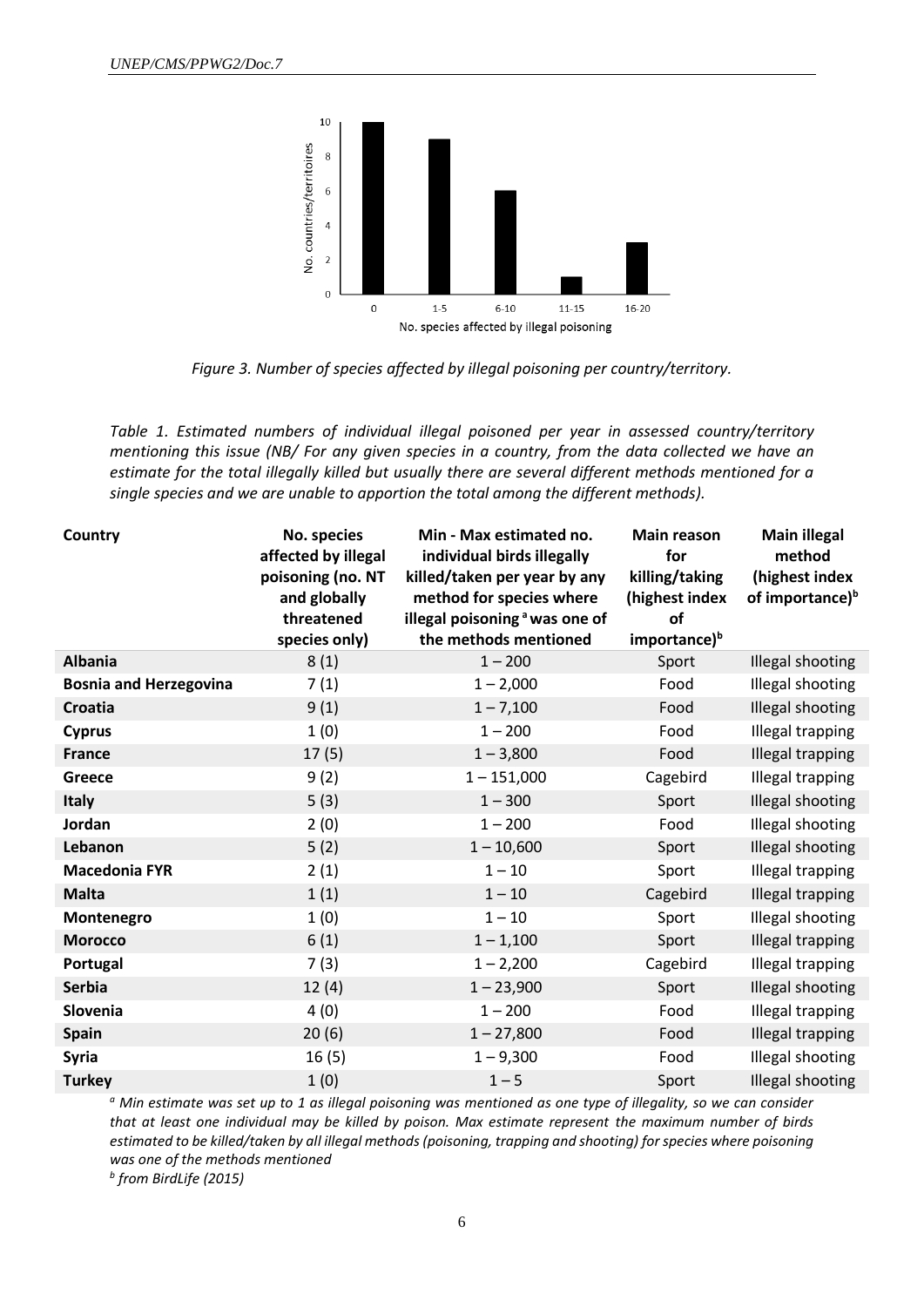## <span id="page-6-0"></span>2.3. Species reported to be impacted

Among the 561 bird species assessed, 62 species (11%) were reported to be known, or likely to be illegally poisoned, mainly raptor species (Figure 4, Annex 1). Corvids are the most affected species among passerines (5 species out of the 7 affected). No particular pattern was found for waterbirds



*Figure 4. Proportion of each taxonomic group of species affected by illegal poisoning.*

## <span id="page-6-1"></span>2.4. Reasons for killing by illegal poisoning

Species reported to be known or likely to be illegally killed by illegal poisoning (alone as illegal method or alongside trapping and/or shooting) were reported to be mainly targeted for predator control (Figure 5). There were 133 cases (1 case = 1 species in 1 country) mentioning illegal poisoning as an illegal method for killing. For 47 cases, only one reason was provided: Predator control (35 cases), Sport (7 cases), Taxidermy (5).



*Figure 5. Number of cases (1 case = 1 species in 1 country mentioning illegal poisoning as illegal method for killing, 133 cases in total) for each reason category.*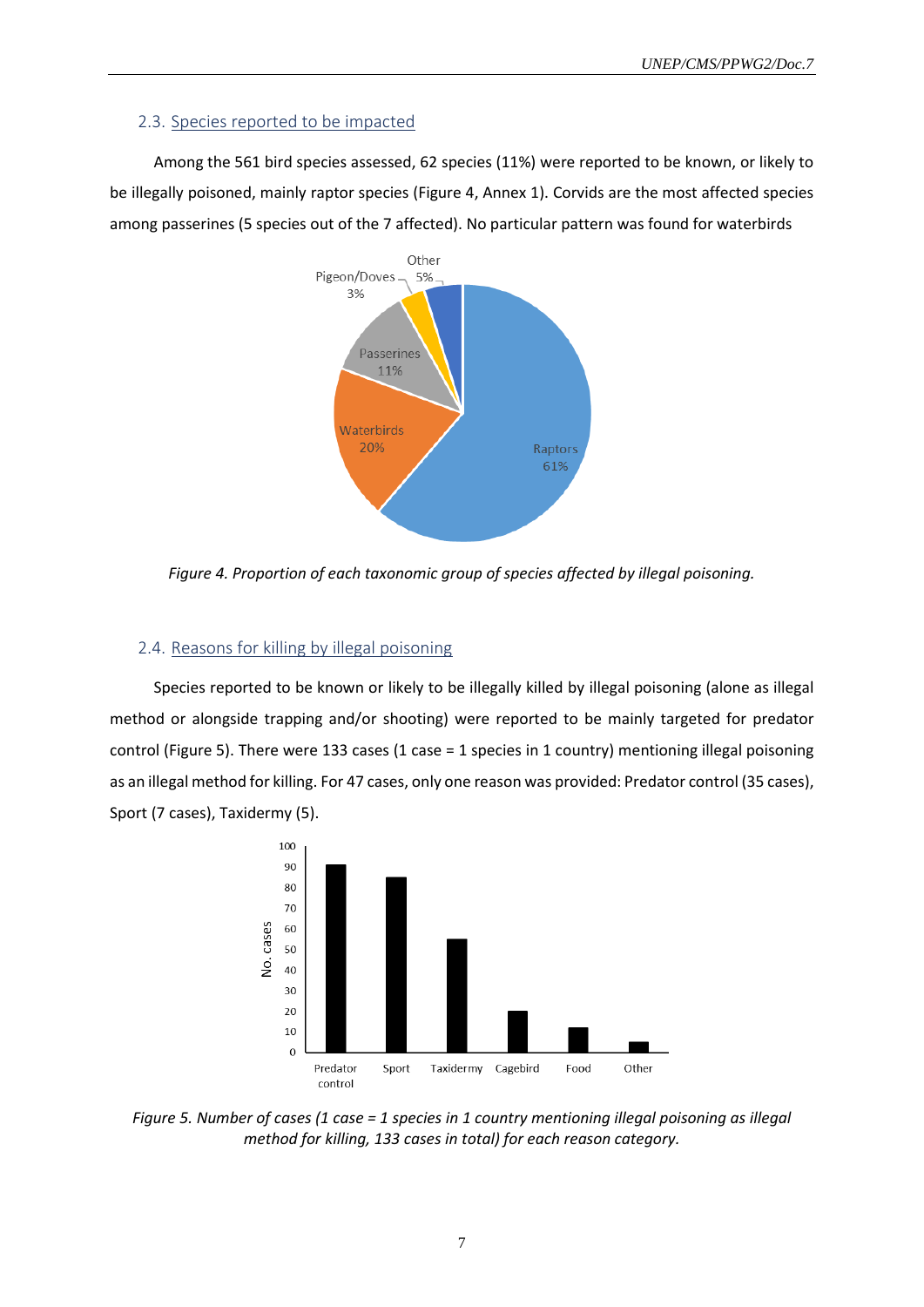## <span id="page-7-0"></span>3. Extension of the review of illegal killing and taking of birds

Results presented here focused geographically on the Mediterranean region, but similar data are needed in Central and Northern Europe, the Arabian Peninsula, sub-Saharan Africa and Central Asia, in order to provide a flyway-scale picture. **BirdLife International is currently leading a Review of illegal killing and taking of birds in the rest of Europe, the Arabian Peninsula, Iraq and Iran, jointly with OSME in the Middle East region**. Results of the regional overview of illegal killing and taking of birds for Europe and Middle East should be available from summer/autumn 2017.

## <span id="page-7-1"></span>4. References

- BirdLife International (2015) *Assessing the scope and scale of illegal killing and taking of birds in the Mediterranean, and establishing a basis for systematic monitoring*. Cambridge, UK: BirdLife International (available onlin[e here\)](http://www.birdlife.org/sites/default/files/attachments/project_report_final_version.pdf)
- Brochet *et al.* (2016) Preliminary assessment of the scope and scale of illegal killing and taking of birds in the Mediterranean. *Bird Conservation International* 26: 1-28 (available online [here\)](https://www.cambridge.org/core/services/aop-cambridge-core/content/view/34A06A94874DB94BE2BBACC4F96C3B5F/S0959270915000416a.pdf/div-class-title-preliminary-assessment-of-the-scope-and-scale-of-illegal-killing-and-taking-of-birds-in-the-mediterranean-div.pdf).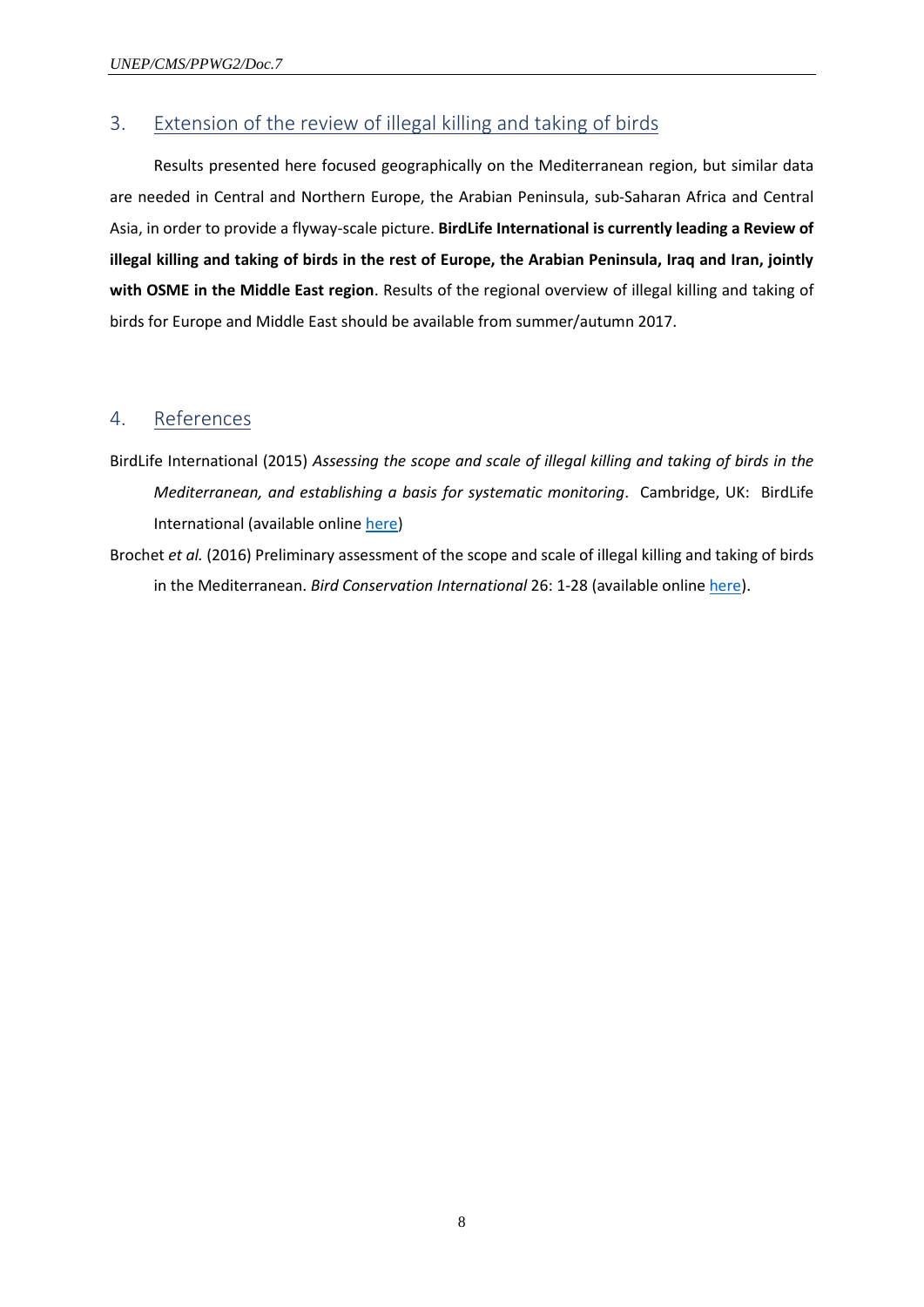#### Annex

*Annex 1. Estimated numbers of individual birds illegally killed/taken per year in the Mediterranean for each species affected by illegal poisoning (NB/ For any given species in a country, from the data collected we have an estimate for the total illegally killed but usually there are several different methods mentioned for a single species and we are unable to apportion the total among the different methods). 2016 IUCN Red List category: LC = Least Concern, NT = Near Threatened, VU = Vulnerable, EN = Endangered.*

<span id="page-8-0"></span>

| Species (IUCN red list category)                  | Min - Max estimated no.<br>individual birds illegally<br>killed/taken per year by<br>any method for species<br>where illegal poisoning <sup>a</sup><br>was one of the methods<br>mentioned | Main reason for<br>illegal<br>killing/taking of<br>the species<br>(highest index of<br>importance) <sup>b</sup> | Main illegal method<br>(highest index of<br>importance) <sup>b</sup> |
|---------------------------------------------------|--------------------------------------------------------------------------------------------------------------------------------------------------------------------------------------------|-----------------------------------------------------------------------------------------------------------------|----------------------------------------------------------------------|
| <b>Chukar Alectoris chukar (LC)</b>               | $1 - 9,500$                                                                                                                                                                                | Food                                                                                                            | Illegal shooting                                                     |
| <b>Greylag Goose Anser anser (LC)</b>             | $1 - 2,000$                                                                                                                                                                                | Food                                                                                                            | Illegal shooting                                                     |
| Common Shelduck Tadorna tadorna (LC)              | $1 - 2,000$                                                                                                                                                                                | Food                                                                                                            | Illegal shooting                                                     |
| Ruddy Shelduck Tadorna ferruginea (LC)            | $1 - 2,000$                                                                                                                                                                                | Sport                                                                                                           | Illegal shooting                                                     |
| Gadwall Mareca strepera (LC)                      | $1 - 400$                                                                                                                                                                                  | Food                                                                                                            | Illegal shooting                                                     |
| Eurasian Wigeon Mareca penelope (LC)              | $1 - 400$                                                                                                                                                                                  | Sport                                                                                                           | Illegal shooting                                                     |
| <b>Mallard Anas platyrhynchos (LC)</b>            | $1 - 2,000$                                                                                                                                                                                | Sport                                                                                                           | Illegal shooting                                                     |
| European Turtle-dove Streptopelia turtur (VU)     | $1 - 126,000$                                                                                                                                                                              | Food                                                                                                            | Illegal shooting                                                     |
| Eurasian Collared-dove Streptopelia decaocto (LC) | $1 - 1,000$                                                                                                                                                                                | Sport                                                                                                           | Illegal shooting                                                     |
| <b>Great Bustard Otis tarda (VU)</b>              | $1 - 200$                                                                                                                                                                                  | Sport                                                                                                           | Illegal shooting                                                     |
| <b>Black Stork Ciconia nigra (LC)</b>             | $1 - 2$                                                                                                                                                                                    | Sport                                                                                                           | Illegal shooting                                                     |
| White Stork Ciconia ciconia (LC)                  | $1 - 900$                                                                                                                                                                                  | Sport                                                                                                           | Illegal shooting                                                     |
| Grey Heron Ardea cinerea (LC)                     | $1 - 200$                                                                                                                                                                                  | Food                                                                                                            | Illegal shooting                                                     |
| Little Egret Egretta garzetta (LC)                | $1 - 200$                                                                                                                                                                                  | Taxidermy                                                                                                       | Illegal shooting                                                     |
| Eurasian Oystercatcher Haematopus ostralegus (NT) | $1 - 10$                                                                                                                                                                                   | Unknown                                                                                                         | Unknown                                                              |
| Yellow-legged Gull Larus michahellis (LC)         | $1 - 1,000$                                                                                                                                                                                | Food                                                                                                            | Illegal shooting                                                     |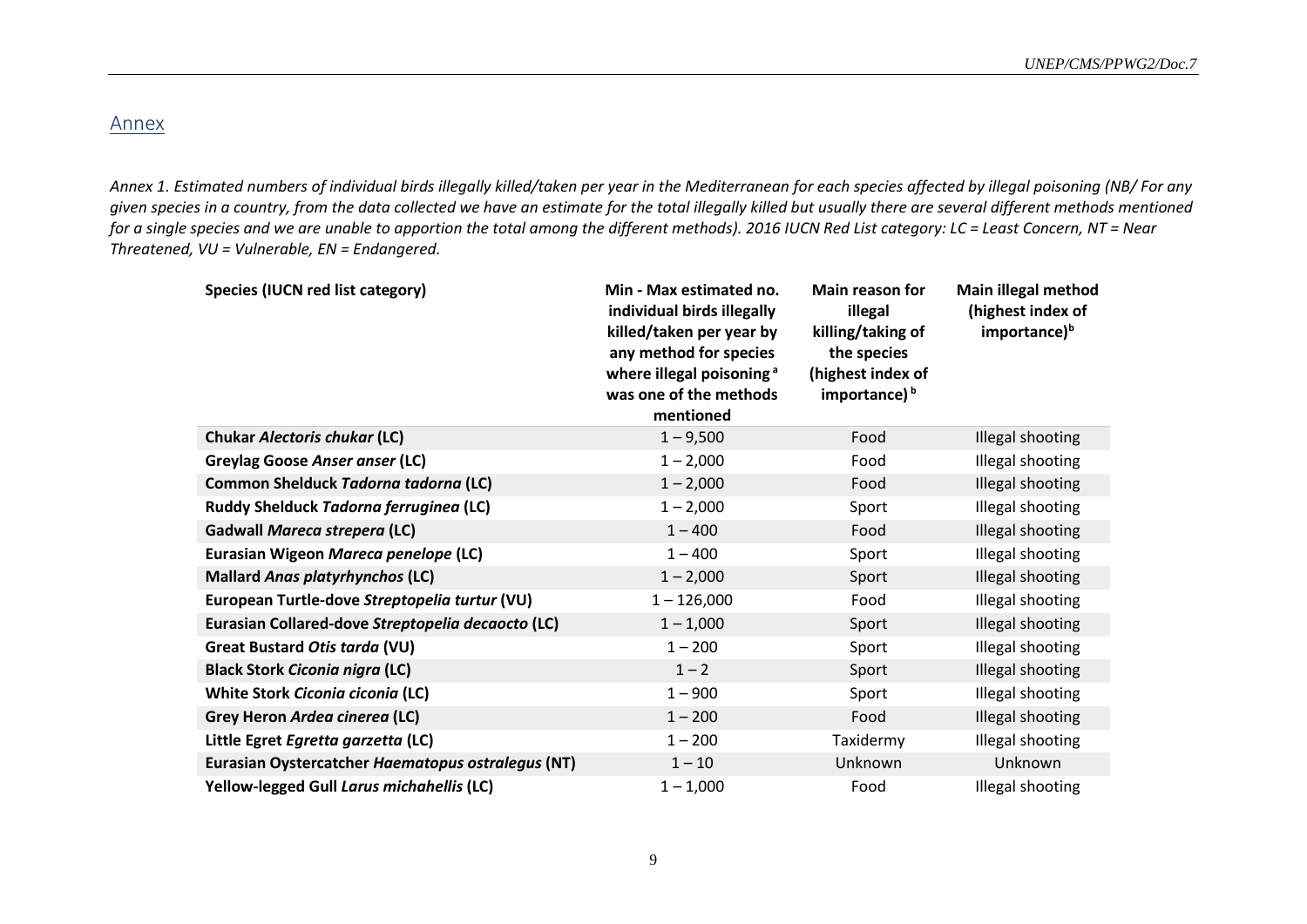| Common Barn-owl Tyto alba (LC)                       | $1 - 2,400$ | Sport            | <b>Illegal shooting</b> |
|------------------------------------------------------|-------------|------------------|-------------------------|
| Little Owl Athene noctua (LC)                        | $1 - 200$   | Cagebird         | Illegal trapping        |
| Northern Long-eared Owl Asio otus (LC)               | $1 - 1,000$ | Predator control | Illegal shooting        |
| <b>Short-eared Owl Asio flammeus (LC)</b>            | $1 - 20$    | Predator control | Illegal shooting        |
| Tawny Owl Strix aluco (LC)                           | $1 - 1,200$ | Sport            | Illegal shooting        |
| Ural Owl Strix uralensis (LC)                        | $1 - 10$    | Unknown          | Unknown                 |
| Eurasian Eagle-owl Bubo bubo (LC)                    | $1 - 800$   | Predator control | Illegal shooting        |
| European Honey-buzzard Pernis apivorus (LC)          | $1 - 100$   | Sport            | Illegal shooting        |
| <b>Bearded Vulture Gypaetus barbatus (NT)</b>        | $1 - 40$    | Predator control | Illegal poisoning       |
| Egyptian Vulture Neophron percnopterus (EN)          | $1 - 500$   | Predator control | Illegal poisoning       |
| Short-toed Snake-eagle Circaetus gallicus (LC)       | $1 - 100$   | Sport            | Illegal shooting        |
| <b>Griffon Vulture Gyps fulvus (LC)</b>              | $1 - 2,600$ | Predator control | Illegal poisoning       |
| Cinereous Vulture Aegypius monachus (NT)             | $1 - 300$   | Predator control | Illegal poisoning       |
| Lesser Spotted Eagle Clanga pomarina (LC)            | $1 - 1,000$ | Sport            | Illegal shooting        |
| Greater Spotted Eagle Clanga clanga (VU)             | $1 - 20$    | Sport            | Illegal shooting        |
| Tawny Eagle Aquila rapax (LC)                        | $1 - 1$     | Unknown          | Unknown                 |
| Steppe Eagle Aquila nipalensis (EN)                  | $1 - 20$    | Cagebird         | Illegal trapping        |
| Spanish Imperial Eagle Aquila adalberti (VU)         | $1 - 200$   | Predator control | Illegal poisoning       |
| Eastern Imperial Eagle Aquila heliaca (VU)           | $1 - 20$    | Cagebird         | Illegal shooting        |
| Golden Eagle Aquila chrysaetos (LC)                  | $1 - 300$   | Predator control | Illegal shooting        |
| <b>Bonelli's Eagle Aquila fasciata (LC)</b>          | $1 - 200$   | Predator control | Illegal shooting        |
| <b>Booted Eagle Hieraaetus pennatus (LC)</b>         | $1 - 20$    | Predator control | Illegal shooting        |
| <b>Western Marsh-harrier Circus aeruginosus (LC)</b> | $1 - 800$   | Taxidermy        | Illegal shooting        |
| Hen Harrier Circus cyaneus (LC)                      | $1 - 200$   | Sport            | Illegal shooting        |
| Montagu's Harrier Circus pygargus (LC)               | $1 - 100$   | Predator control | Illegal shooting        |
| Eurasian Sparrowhawk Accipiter nisus (LC)            | $1 - 400$   | Predator control | Illegal shooting        |
| Northern Goshawk Accipiter gentilis (LC)             | $1 - 100$   | Predator control | Illegal shooting        |
| White-tailed Sea-eagle Haliaeetus albicilla (LC)     | $1 - 10$    | Unknown          | Unknown                 |
| <b>Red Kite Milvus milvus (NT)</b>                   | $1 - 2,200$ | Predator control | Illegal poisoning       |
| <b>Black Kite Milvus migrans (LC)</b>                | $1 - 2,500$ | Predator control | Illegal shooting        |